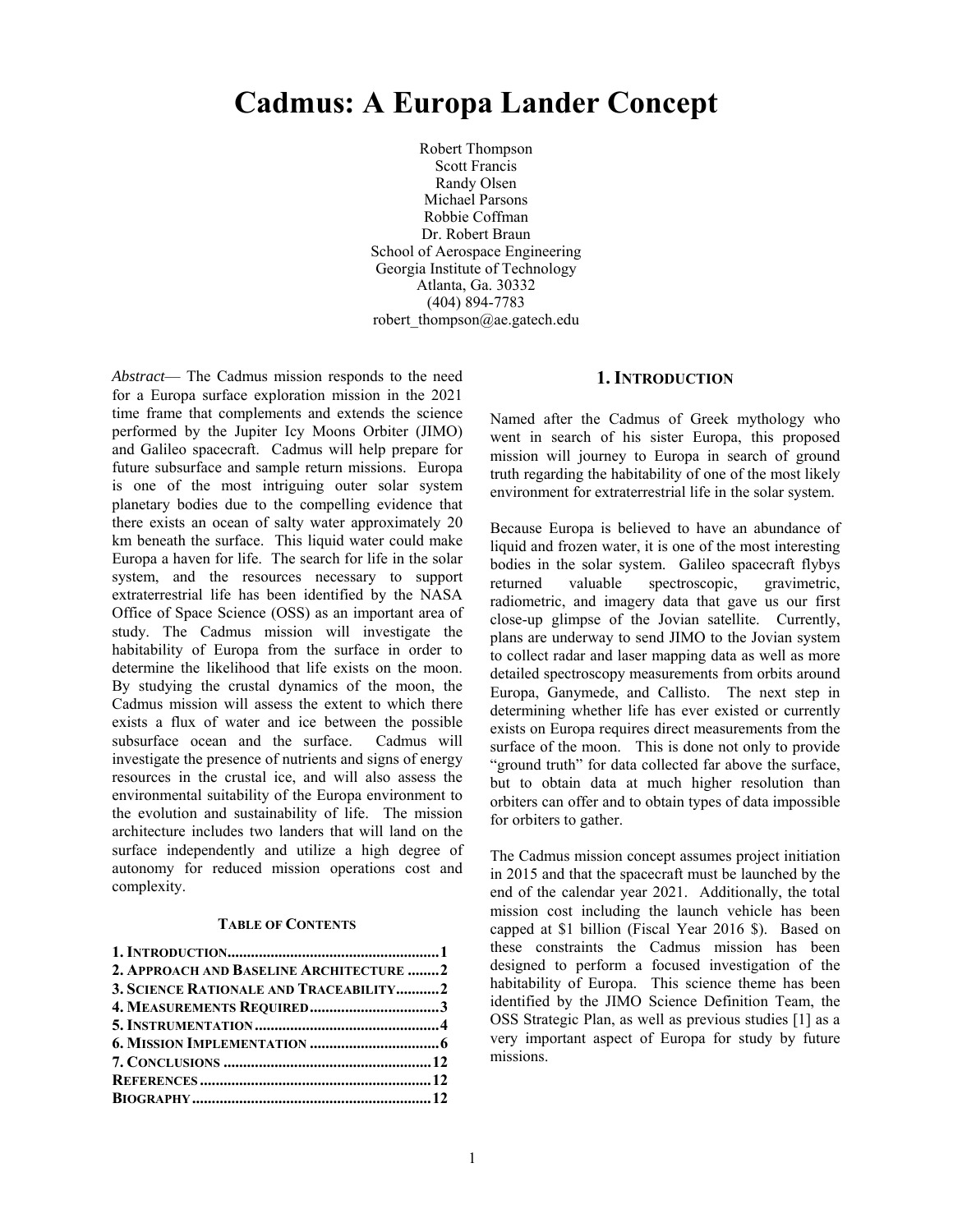# <span id="page-1-0"></span>**2. APPROACH AND BASELINE ARCHITECTURE**

The Cadmus design team initiated this activity by defining the science requirements anticipated from a Europa surface mission in the 2021 timeframe. Detailed discussion with students in the Department of Geological Sciences at Brown University allowed iteration between science desires and implementation realities. This iteration also provided a multiorganizational design component to this study. Measurement requirements and baseline mission architecture flowed directly from these science objectives.

Through research and calculation, the Cadmus design team identified the optimal architecture to meet the science requirements within project cost and schedule constraints. The baseline Cadmus architecture includes two identical surface landers and one common cruise module providing propulsion on the interplanetary trip. All three of these components are delivered to the interplanetary trajectory by a single launch vehicle. A two lander mission allows exploration of more than one surface location. Much more about the nature of the moon can be derived from comparison and contrast of the two landers' data than if the data came from only one source. The successes of the Viking and Mars Exploration Rover (MER) missions confirm the wisdom of this approach.

Many aspects of previously successful spacecraft and landers were included in the Cadmus design to improve reliability; many critical hardware components are redundant for the same purpose. The multiple lander architecture provides redundancy, and allows the science performance floor to be met even if there is a failure on one.



**Figure 1. A Cadmus Lander on the surface of Europa.** 

A trade study revealed a chemical propulsion system to be the best propulsion option from a combined cost and complexity standpoint. The amount of propellant needed was kept low by inclusion of gravity assist maneuvers in the interplanetary and Jupiter system trajectories. Evaluation of different spacecraft power options led to the selection of Radioisotope Thermoelectric Generators (RTGs) for primary power and lithium ion batteries for secondary power.

# **3. SCIENCE RATIONALE AND TRACEABILITY**

## *Goals and Relation to Past and Future Missions*

The Cadmus mission will extend the science of JIMO and Galileo as well as provide a critical link between those missions and future Europa subsurface missions. The science theme of the Cadmus mission is the habitability of the Europa environment. The Cadmus mission has been specifically designed to obtain as much information as possible about habitability of the Europa environment for life. Previous studies confirm the wisdom of this approach to the scientific exploration of Europa [1]. The Cadmus mission establishes a sound scientific basis for the planning of future Europa science missions. As such, Cadmus is a vital step between remote sensing missions (JIMO, Galileo) and future surface and subsurface (Cryobot [2]) life detection missions. Table I shows the relation of Cadmus to past and future missions.

# *Objective 1: Survey the dynamics of the icy crust of Europa*

Cadmus will provide an in-situ platform for the direct measurement of Europa's tidal and seismic activity, and will provide validation of the JIMO geological measurements. This objective relates to the study of the habitability of Europa by determining the extent to which there is an exchange of icy material between the surface and subsurface. Because of the possible existence of a liquid-water ocean housing extraterrestrial life as much as 20 km beneath the surface of Europa, the transport of material from the subsurface to the surface must be understood. These measurements will enable the Cadmus science team to infer the habitability of the subsurface environment.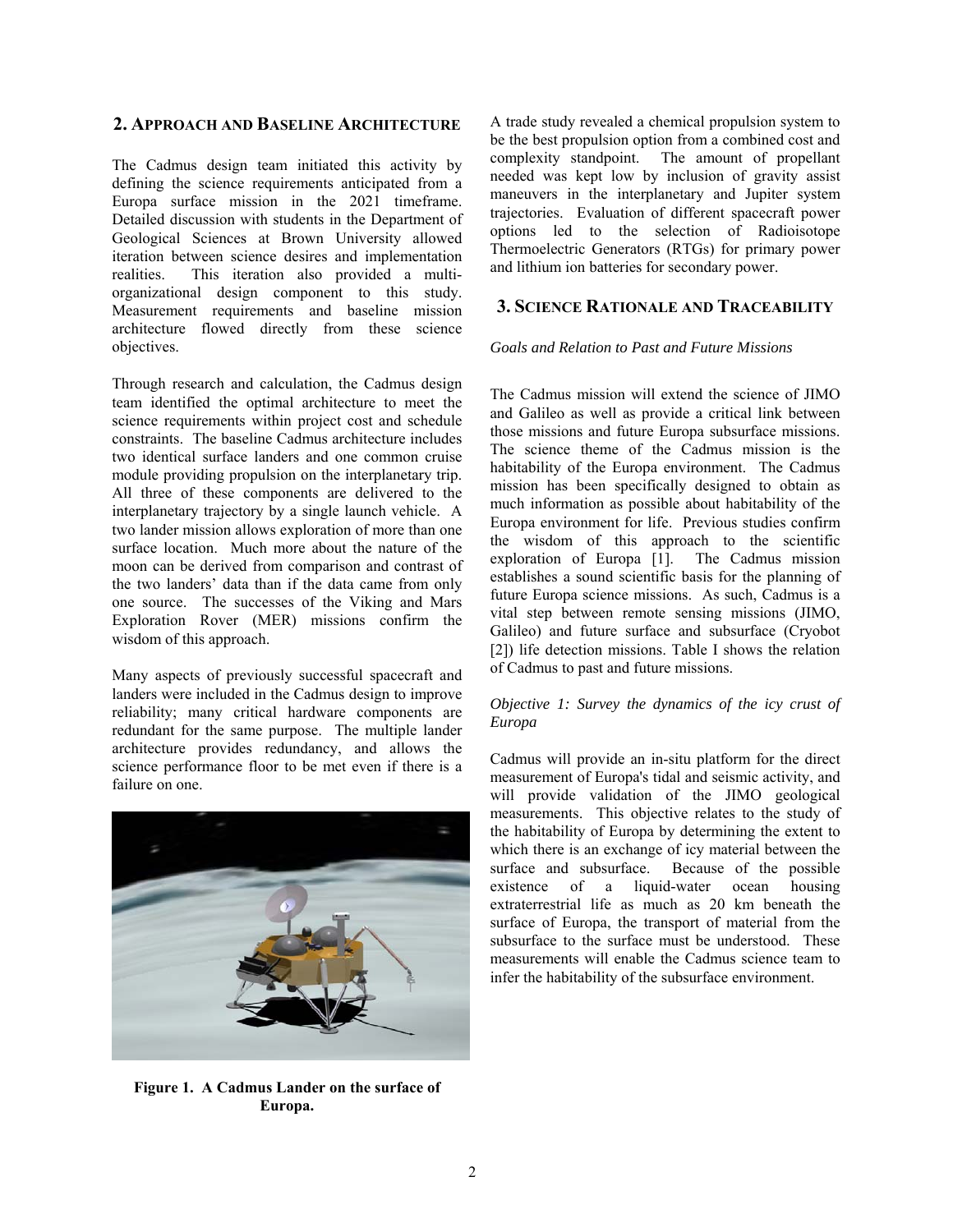<span id="page-2-0"></span>

|                               | <b>Mission:</b>                                | Galileo                                                           | <b>JIMO</b>                                                                                                     | Cadmus                                                                                                                                                       | <b>Future Missions</b>                                                            |
|-------------------------------|------------------------------------------------|-------------------------------------------------------------------|-----------------------------------------------------------------------------------------------------------------|--------------------------------------------------------------------------------------------------------------------------------------------------------------|-----------------------------------------------------------------------------------|
|                               | <b>Mission Type:</b>                           | Flyby                                                             | Orbiter                                                                                                         | Lander                                                                                                                                                       | Rover, Cryobot,<br>Sample<br>Return                                               |
| <b>Science Investigations</b> | 1) Europa structural<br>dynamics investigation | Gravimetric and<br>radiometric data,<br>low resolution<br>imagery | Radar and laser<br>mapping,<br>gravimetric data,<br>medium resolution<br>mapping                                | <b>Local high resolution</b><br>surface imagery<br>(panoramic); multi site<br>seismographic data.                                                            | Multiple surface high<br>resolution imagery, direct<br>exploration of subsurface. |
|                               | 2) Nutrient/Energy<br>Resources in Surface Ice | Some<br>spectroscopic<br>imagery                                  | Point spectroscopy<br>from orbit for<br>determination of<br>constituents of top<br>$1mm$ to $1cm$ of<br>surface | <b>Direct GCMS/Raman</b><br><b>Spectrometer and aqueous</b><br>chemistry lab analysis of<br>samples up to 20 cm depth<br>(samples unaltered by<br>radiation) | Surface and ice column<br>constituency analysis                                   |
|                               | 3) Environmental conditions                    | None                                                              | Radiation sensors,<br>remote sensing<br>spectroscopy                                                            | Direct measurement of<br>surface environmental<br>conditions, and direct<br>analysis of near surface<br>ice.                                                 | Multiple site surveys,<br>subsurface ocean<br>exploration?                        |

**Table I. Cadmus relationship to past and future missions.**

*Objective 2: Assess the presence of potential energy and nutrient sources.* 

Cadmus will look for signs of geothermal energy in the subsurface environment, as well as evidence of compounds that can support known forms of life. In order for life to exist, water as well as sources of energy and nutrients must be present. Because of Europa's distance from the sun and the extreme depth of the liquid ocean (the most likely place for life to evolve and flourish on Europa), sources of energy other than solar energy must be identified.

Cadmus will provide in-situ composition analysis of the near-surface material greater than 10 cm deep to analyze samples largely unaffected by the radiation environment. The remote sensing instrumentation carried by JIMO and Galileo are capable of performing spectroscopy of the surface, providing composition information on only the top 1 mm to 1 cm of the surface material, a highly irradiated environment.

# *Objective 3: Assess the suitability of the Europa environment to support life*.

Cadmus will study the physical properties of the surface material directly, which is not possible from a purely orbital mission such as JIMO and Galileo. Most importantly, Cadmus will prepare for future astrobiology missions that will search directly for signs of life in the Europa system by defining the surface environmental conditions, thereby bounding the types of life they expect to exist on Europa.

# **4. MEASUREMENTS REQUIRED**

The Cadmus mission measurement requirements will enable a more detailed understanding of Europa, its resources, and its potential for harboring life.

# *Imagery*

Landing site context imagery will provide information about the type of site at which Cadmus has landed. This will allow the science team to determine if the surface material being analyzed has been part of a subsurface ocean, and if so, how recently an upwelling event took place. A 360-degree panoramic camera similar to those utilized on the Mars Exploration Rover (MER) mission will provide this imagery. Additionally, a descent imager will be used to allow the science team to compare the landing site with JIMO and Galileo imagery providing a global context.

# *Spectroscopy*

Three types of spectroscopy measurements will be utilized to accomplish the mission science goals. Elemental analysis will be utilized to determine the constituents of the ice. Elements of interest are those that are indicative of energy resources in the subsurface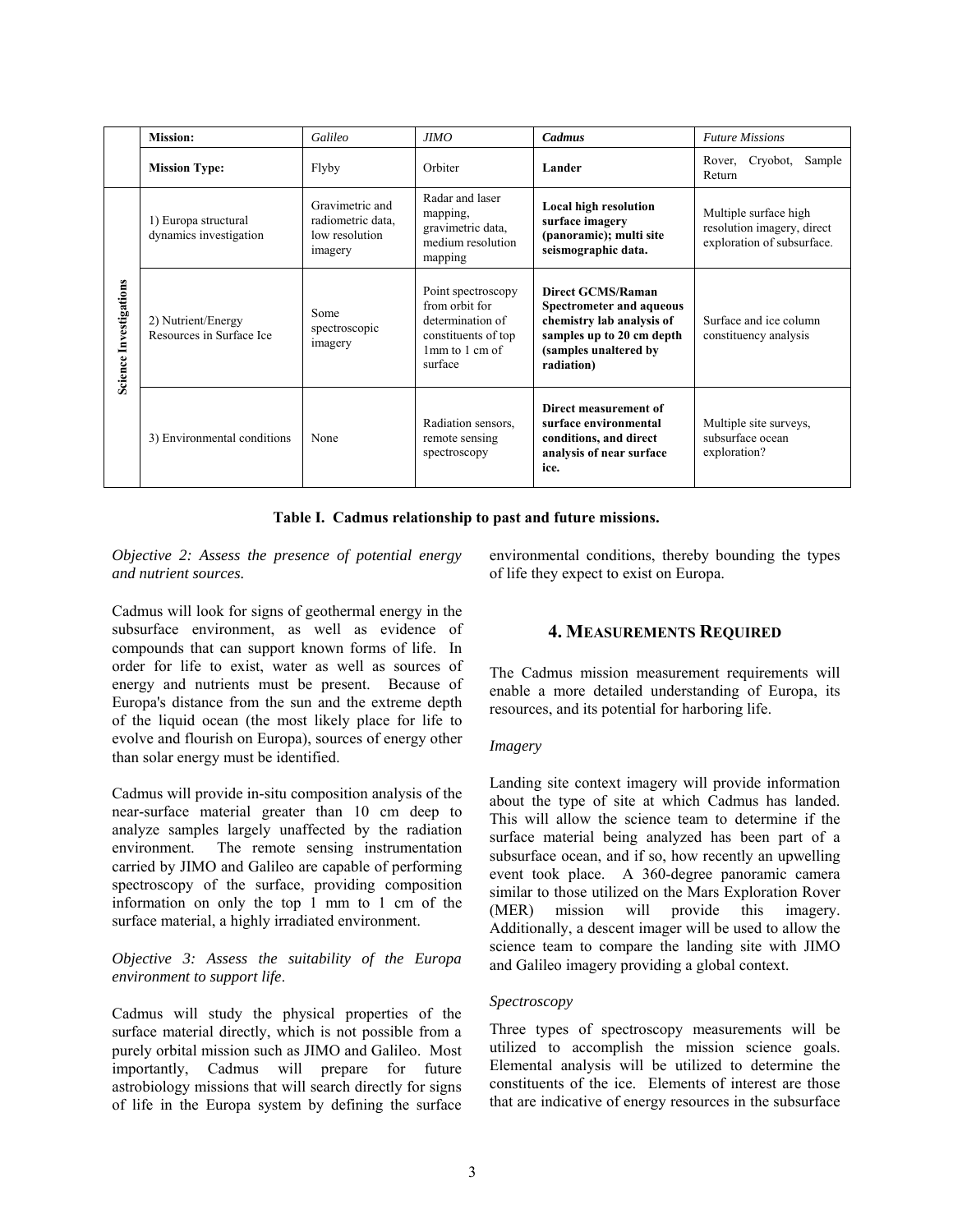<span id="page-3-0"></span>environment (e.g. sulfur as a sign of geothermal activity), as well as those elements that could provide nutrients to life, such as phosphates and nitrates. Additionally, molecular analyses will be performed. Specifically, potential byproducts of life will be sought, such as complex carbon compounds. Finally, remote spectroscopy will be utilized to analyze the surface composition of the area immediately surrounding the lander.

## *Seismology*

Seismology measurements of Europa allow tides and quakes to be observed. It is theorized that these events occur regularly on a scale consistent with the tidal period of Europa (3.55 days). This information will provide improved temporal resolution over previous measurements, as well as allow ground truth of JIMO's radar altimetry experimental results.

#### *Environment*

Measurements of the Europa environment will be taken in order to help assess the suitability for life, as well as to assist the science team in understanding what forms of life may be present on Europa. Measurements of radiation, temperature, and solar flux will be taken. Additionally, the surface material will be analyzed to determine its pH and salinity.

# **5. INSTRUMENTATION**

The Cadmus mission utilizes a suite of instruments with flight proven heritage [3] and operational testing in analogous environmental conditions.

All Cadmus instruments are directly traceable to the stated scientific objectives, as shown in Table II. This table shows how each science objective determines a set of mission requirements and instrument requirements and in turn a data product requirement for our mission. Cadmus' scientific mission consists of a suite of nine instrument packages, with eight having spaceflight mission heritage. Every instrument will achieve a Technology Readiness Level (TRL) of at least eight by the end of Phase C, meaning that the actual system is completed and has been "flight qualified" through testing and demonstration.

## *Gas Chromatograph Mass Spectrometer (GCMS)*

The GCMS provides high spectral resolution elemental analysis of subsurface samples essential to the mission objectives of Cadmus. It has extensive heritage in planetary surface missions and will undergo thorough testing in environmental conditions similar to that of Europa. The GCMS consists of six identical, single-use chambers - three for analyzing samples and three for reference. Each sample chamber will have a sealable chute at its top for deposit of the sample by the corer.

| <b>Science Objective</b>                               | <b>Mission Requirement</b>                                            | Instrument<br>Requirement    | <b>Baseline Data Product</b><br><b>Requirement (Per Lander)</b>                            |
|--------------------------------------------------------|-----------------------------------------------------------------------|------------------------------|--------------------------------------------------------------------------------------------|
| Survey the dynamics<br>of the icy crust of             | Two Landers                                                           | Seismometer                  | $> 2$ weeks of measurements without other<br>instruments/mechanisms operating $= 1.2$ Gbit |
| Europa                                                 | Landing at one or more<br>sites of recent upwelling                   | Pancam                       | 20 Images $(1024x2048) = 240$ Mbit                                                         |
| Identify potential<br>energy and nutrient<br>resources | In-situ sampling of crustal<br>ice; drill for sample<br>extraction    | Mass Spectrometer            | 3 samples to $\sim$ 2 ppb resolution- = 6<br><b>Mbit</b>                                   |
|                                                        | Landing at one or more<br>sites of recent upwelling                   | Raman Spectrometer           | 3 Samples to $\sim$ 2 ppb resolution= 6<br>Mbit                                            |
| Assess the suitability                                 | In-situ sampling of crustal<br>ice; drill for<br>sample<br>extraction | Aqueous Chemistry Lab        | $3$ samples = $3$ Mbit                                                                     |
| of the crustal ice to<br>supporting life               |                                                                       | Point spectrometer           | 30 images $(512x512) = 120$ Mbit                                                           |
|                                                        | Multiple samples per site                                             | <b>Environmental Sensors</b> | Full Readout every hour during<br>mission ops $= 120$ Mbit                                 |

| <b>Table II. Science Traceability Matrix.</b> |  |  |  |  |
|-----------------------------------------------|--|--|--|--|
|-----------------------------------------------|--|--|--|--|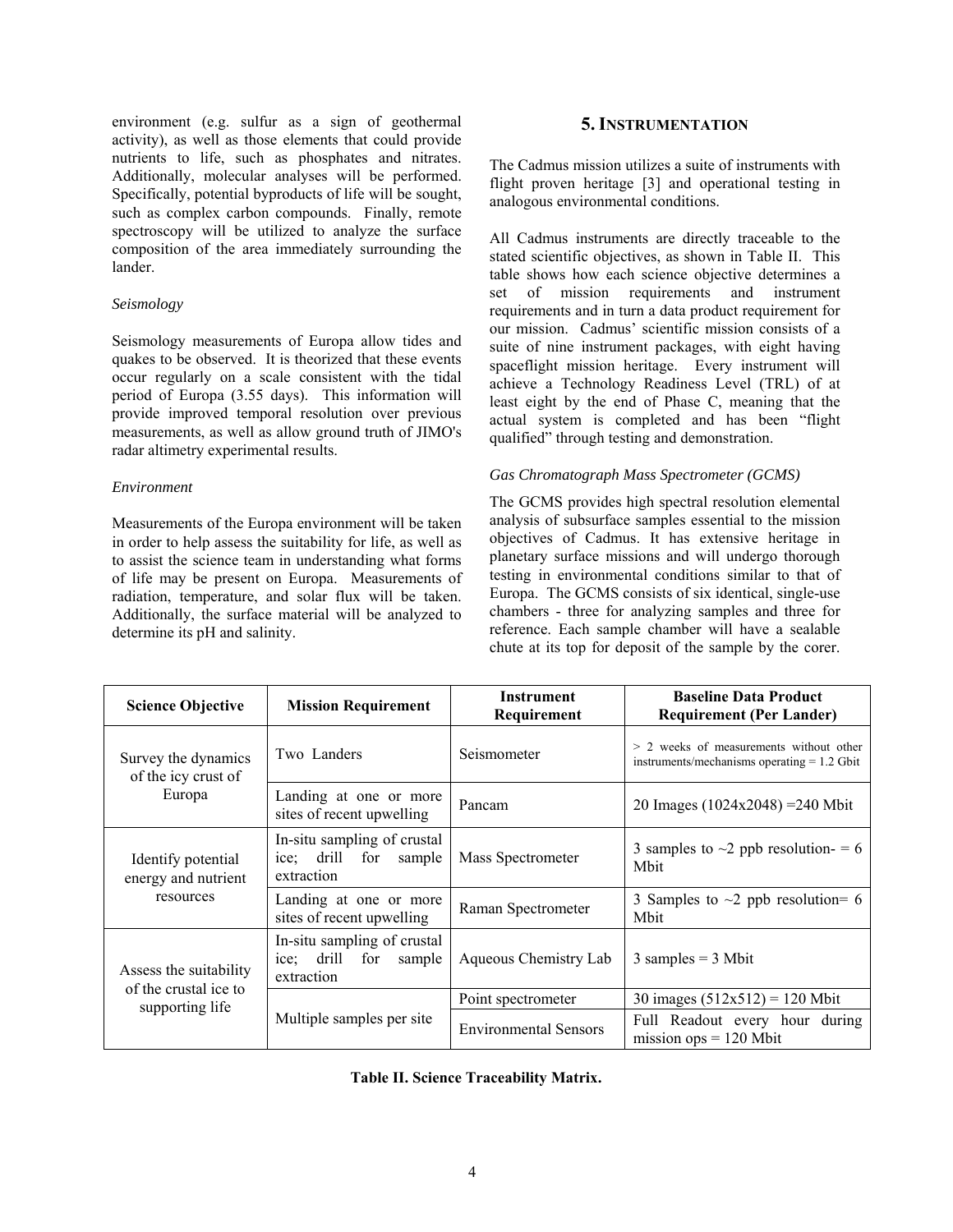#### *Descent Imager*

The descent imager provides high resolution context imagery for choosing and verifying a landing site for the Cadmus mission. The imager will also provide the capability for active hazard avoidance for the spacecraft during landing [4].

# *Panoramic Camera*

Cadmus' panoramic camera provides high spatial resolution context imagery to meet the mission science objectives. The pancam consists of two cameras to provide stereoscopic imagery, and will rest atop an extendable mast on the lander. The cameras have four filters for red, green, blue, and near-IR images. For context imagery, the three visible spectrum images will be overlaid to produce a full color image.

# *Ultrasonic Corer*

The ultrasonic corer (USC) allows the lander to collect subsurface samples for analysis by the GCMS using much less force and power than conventional coring methods. It has thorough ground testing through JPL's Field Integration Design and Operations (FIDO) technology test bed. The USC utilizes a piezoelectric actuator to make the corer similar to a jackhammer. As a result, the corer does not get dulled or need to be replaced like a conventional drill bit. The corer will be located on the lander arm, and will drill to a depth of 20 cm and remove a sample core of 1 cm in diameter. The estimated surface hardness of Europa, which is similar to that of basalt, will allow a drilling speed of 1 cm / hour.

#### *Aqueous Chemistry Lab (ACL)*

The ACL is a flight proven instrument that allows Cadmus to analyze the subsurface environment. The ACL consists of three single-use chambers that will analyze the chemical properties, including ion concentration, pH, redox potential, conductivity, and salinity of collected samples.

#### *Near-Infrared Spectrometer (NIR)*

The NIR provides remote sensing and mineral detection of the Europan surface for site context. The NIR will operate using images taken by the pancam using its NIR filters. For every pixel in the Pancam image, the NIR will produce a full spectrographic analysis based on the reflectivity in that pixel.

#### *Raman spectrometer (RS)*

The RS provides molecular analysis and identification of minerals and organic substances within surface and

subsurface material. The RS will have a two-part configuration, with the spectrometer residing within the spacecraft bus and a probe head taking in-situ measurements of Europan material from the lander arm. The probe will be placed directly on the surface for analysis.

#### *Seismometer*

The three-axis seismometer allows investigation of Europan internal structure and dynamics, as well as ground truthing of radar mapping performed by previous missions. The seismometer is sensitive to frequencies between 0.02 Hz and 50 Hz, spanning a significant portion of the frequency range predicted by acoustic theory of cracking of Europa's icy shell.

#### *Environmental Sensors*

The environmental sensors suite consists of three instruments: a thermal mapper, an insolation sensor, and a radiation sensor array. The thermal mapper measures temperature with a set of IR sensors and is similar to the mapper used on the Rosetta mission. The insolation sensor consists of a silicon photovoltaic detector, which determines the intensity of visiblewavelength sunlight at the surface. Lastly, the radiation sensor array measures the flux of high-energy charged particles at the lander's location, doing so through application of high-resistivity silicon wafers.



**Figure 2. Cadmus Lander Instrumentation.**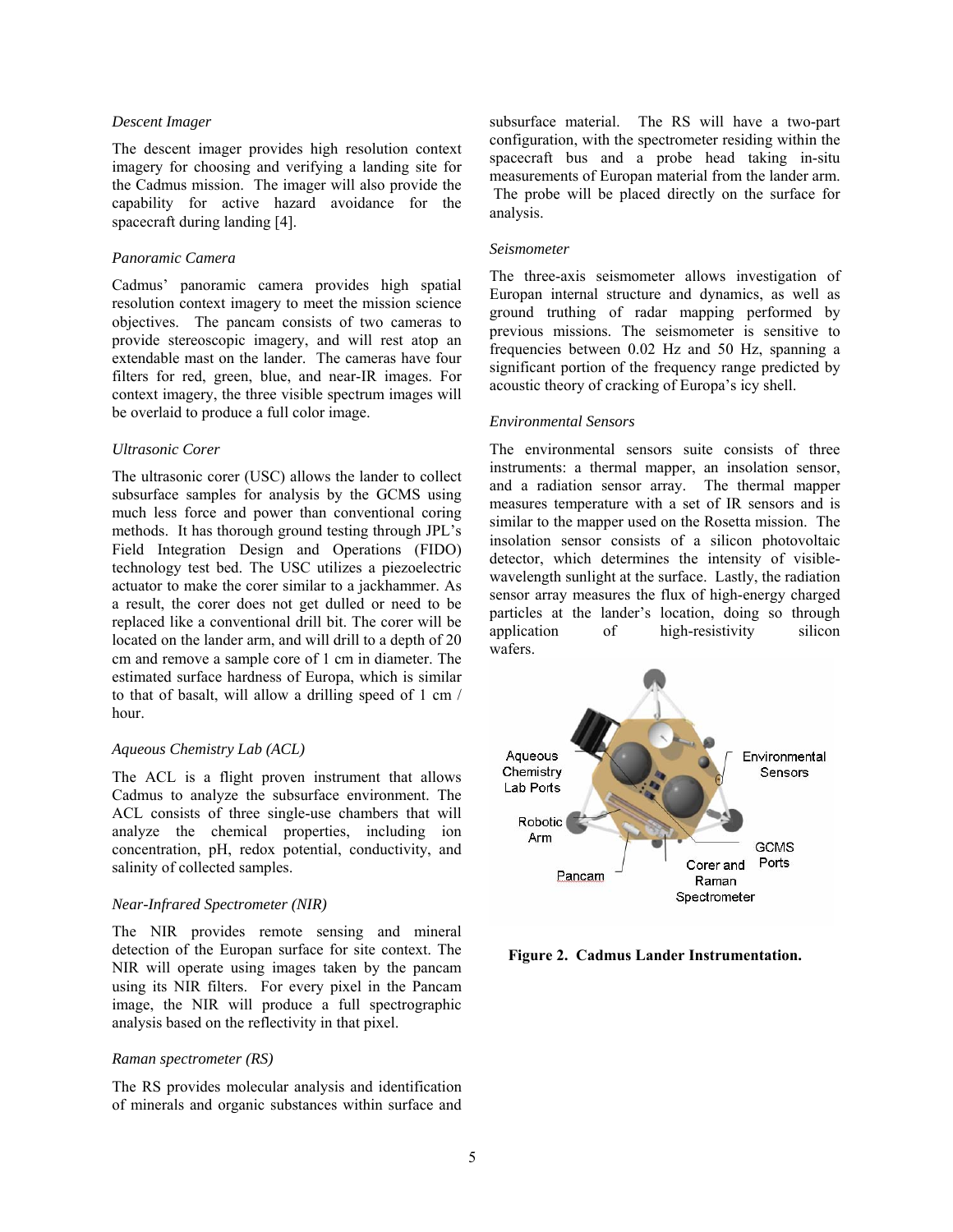# **6. MISSION IMPLEMENTATION**

#### <span id="page-5-0"></span>*Mission Design*

The Cadmus mission begins on November 26, 2021 with a launch from KSC aboard an Atlas V 551 launch vehicle. The launch vehicle delivers the spacecraft, composed of a propulsion module and two identical landers, to an interplanetary trajectory with a  $C_3$  of 16.4  $km^2/s^2$  [5]. As shown in Figure 3 (generated by Jaqar Space Engineering's Swing-by-Calculator), the spacecraft completes a Venus-Mars-Venus Earth flyby maneuver and arrives at the Jupiter system in June of 2025 [6]. As the spacecraft enters the Jupiter system, it performs a Ganymede Gravity Assist (GGA) and enters a highly elliptical orbit around Jupiter.



**Figure 3. Interplanetary trajectory** 

The spacecraft then performs Perijove Raise Maneuvers (PJR), including Europa Gravity Assists (EGA), which, as shown in Figure 4, slowly raise the periapsis of the orbit to be tangent with Europa's orbit[7].



**Figure 4. Jupiter System Trajectory.** 

The Cadmus landing site selection team will analyze Europa surface data from the JIMO mission. This data is used to augment the descent imager data in selecting suitable landing sites. While in the Jovian system, the landers separate from the propulsion module and independently perform Europa Orbit Insertion (EOI) maneuvers to arrive in 100 km circular orbits around Europa. The subsystems are checked to ensure proper functioning and the first lander initiates its descent to the Europan surface.

Data from the first landing is analyzed and knowledge gained is applied toward the second landing. This adaptive landing scenario helps to ensure a successful mission. Each lander descends using a chemical propulsion system. The lander covers approximately 400 km (ground track) during landing, which takes 10- 12 minutes. So as not to land on ice that was in the path of the propulsion products, the lander turns off its main propulsion system 3.4 meters above the surface. The lander at this point has zero vertical velocity and 5 m/s of horizontal velocity. The lander drifts horizontally as it falls, and the attitude control thrusters are used as translational thrusters to null the remaining horizontal velocity before touchdown. Each lander is equipped with an autonomous hazard avoidance system that can command short bursts from the main thrusters to keep the lander afloat above surface hazards. The lander has enough propellant for 60 sec. of hovering in this fashion. The lander then impacts the surface with a nominal vertical velocity of 3 m/s. To cushion the lander from this impact, the lander legs feature crushable aluminum honeycomb shock absorbers. The honeycomb is sized to endure impact velocities of 4 m/s. Critical events communication during landing will be enabled through the use of the low gain antenna, which will transmit approximately 10 bits per second of telemetry data. The ∆V schedules are shown in Table III.

Once on the surface, the lander deploys the pancam and takes two pictures, which are sent back to Earth along with all other diagnostics as a test of the lander's health. Next, coring begins for sample extraction and analysis. The corer takes three samples at autonomously selected locations.

The mission operations team has the ability, however, to analyze the initial pancam pictures and send new locations for the second and third corings. When all three core samples have been completely analyzed, the seismometers are activated. All data except for the seismology readings is returned to Earth within 10 days of landing. This is referred to as Phase One of the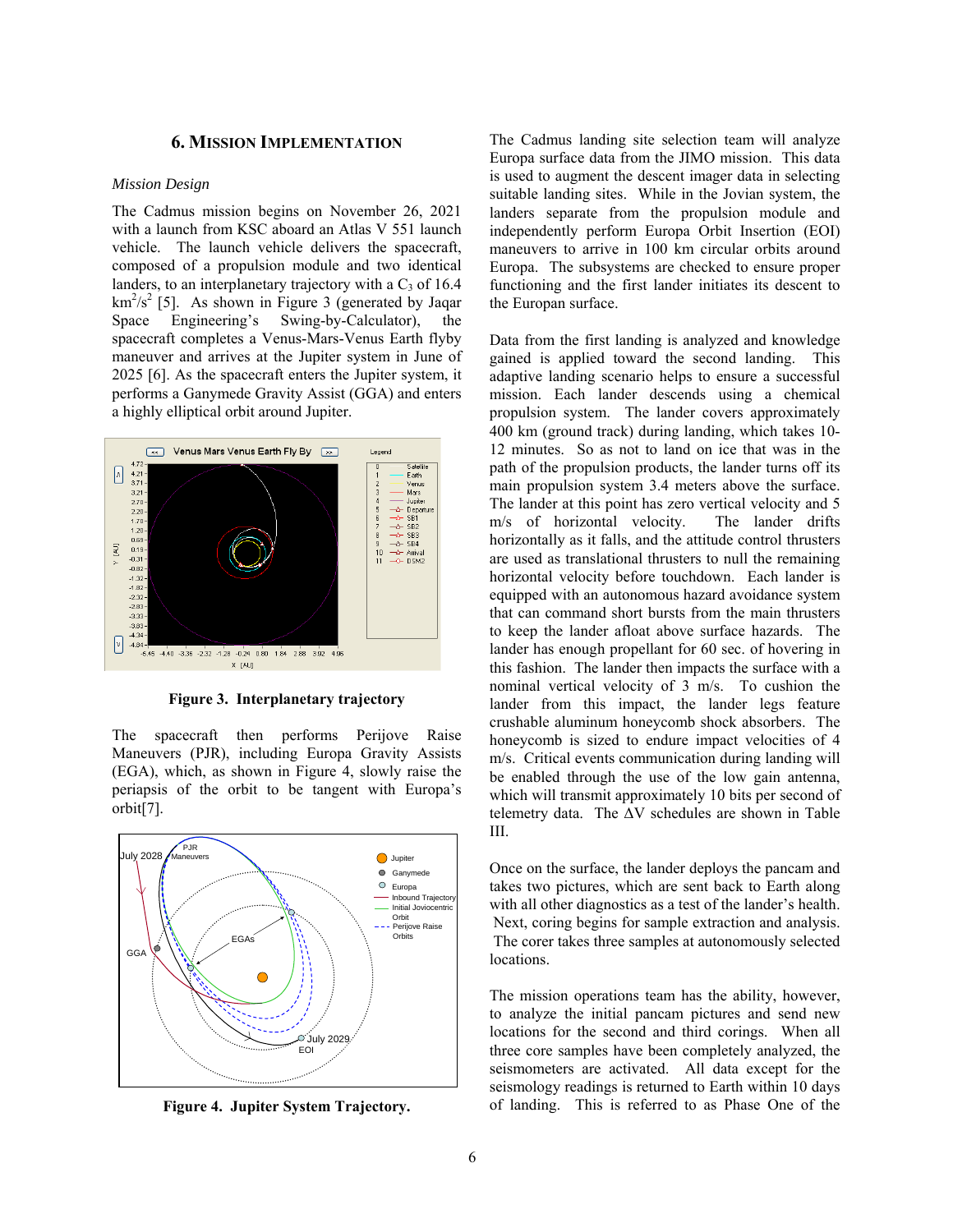mission. During Phase Two, the seismometers will then continuously gather and return seismology data to Earth for the remaining life of the lander, which is expected to be limited to approximately four weeks by the harsh radiation environment.

| Cruise Stage $\Delta V$ |     |                  |  |  |
|-------------------------|-----|------------------|--|--|
| Maneuver                |     | $\Delta V$ (m/s) |  |  |
| Venus-Mars-Venus-Earth  | and | 763              |  |  |
| Deep Space Maneuvers    |     |                  |  |  |
| Jupiter Orbit Insertion |     | 320              |  |  |
| Perijove Raise Maneuver |     | 1100             |  |  |
| Margin $(10\%)$         |     | 218              |  |  |
| <b>Total AV</b>         |     | 2401             |  |  |

| Lander $\Delta V$         |                  |  |  |  |
|---------------------------|------------------|--|--|--|
| Maneuver                  | $\Delta V$ (m/s) |  |  |  |
| Europa Orbit Insertion    | 520              |  |  |  |
| Landing                   | 1680             |  |  |  |
| Hover $(60 \text{ sec.})$ | 80               |  |  |  |
| Margin $(10\%)$           | 228              |  |  |  |
| <b>Total AV</b>           | 2508             |  |  |  |

#### **Table III. ∆V Schedules.**

#### *Cruise Stage*

*Propulsion—*An all-chemical storable bipropellant propulsion system is used on the propulsion module and consists of two main thrusters using monomethyl hydrazine (MMH) and nitrogen tetroxide (NTO) pressurized with helium. These thrusters provide up to 445 N each to provide a satisfactory thrust-to-weight ratio throughout the cruise stage. The propulsion module has its own spherical MMH, NTO, and helium pressurant tanks centrally located to minimize centerof-mass translations as propellant is used.

All tanks are titanium-lined composite over-wrapped. All tanks have a safety factor of two. This system provides the propulsion module with low risk and complexity.

*Attitude Determination, Control, and Navigation—* The cruise stage is 3-axis stabilized through use of 12 attitude control thrusters on the propulsion module. Redundant star trackers and Sun sensors will be used for attitude determination. Each lander has an Inertial Measurement Unit (IMU).



**Figure 5. Cadmus Cruise Stage Configuration.** 

Only one IMU is used at any given time during the cruise phase. The IMU is capable of propagating attitude when information from the star trackers and/or the sun sensors is unavailable. The star trackers have 10 mm thick aluminum shutters that close for protection when the spacecraft is in the high radiation environment of the Jupiter system. The shutter of the star tracker in use opens periodically for roll-axis determination.

*Command & Data Handling (C&DH)—*All command and data handling operations for the propulsion module are controlled by only one of the two lander C&DH systems. The other C&DH system functions as a backup.

*Thermal Control—*The cruise stage must endure the heat of the solar radiation at Venus during the flybys and also the cold of the Jupiter system. Multilayer insulation (MLI) covers the propellant and pressurant tanks. Heat from the lander RTGs is used to keep temperature critical components on the cruise stage warm. Radioisotope heater units (RHUs) will be used on thrusters to minimize power drain on the RTGs. A heat shield is employed between the main thruster and the rest of the cruise stage.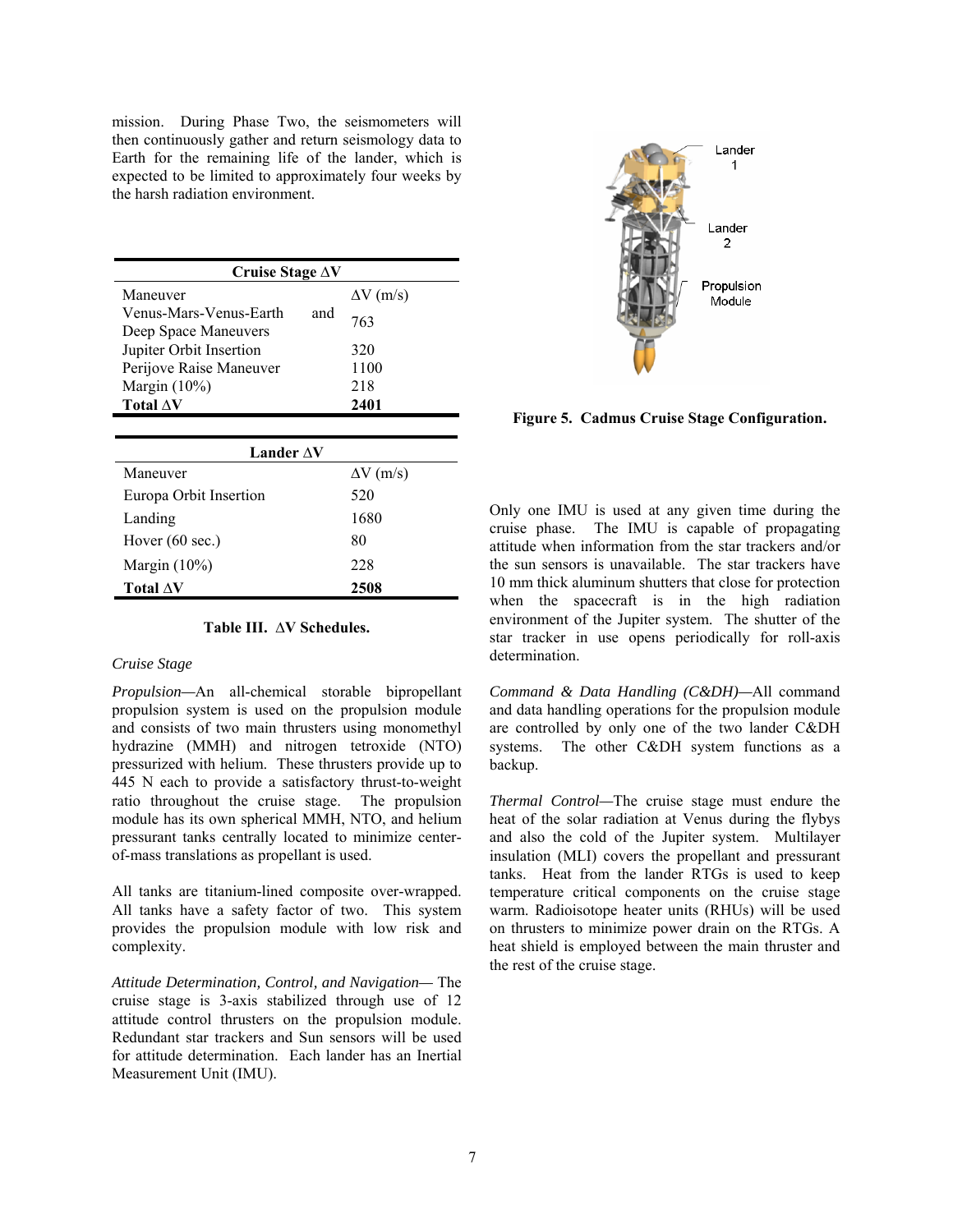| Propulsion module      | $2163$ kg  |                  |         |
|------------------------|------------|------------------|---------|
|                        | Subsystems | 362 kg           |         |
|                        | Propellant | $1801$ kg        |         |
| Lander                 | (x2)       |                  | 559 kg  |
|                        | Science    |                  |         |
|                        | Payload    | $19 \text{ kg}$  |         |
| Lander                 |            |                  |         |
| Subsystems             |            | $230 \text{ kg}$ |         |
| Lander                 |            |                  |         |
|                        | Propellant | $310 \text{ kg}$ |         |
| <b>Bioshield</b>       |            |                  | 192 kg  |
| <b>Lander Adapters</b> |            |                  | 58 kg   |
| Launch Vehicle Adapter |            |                  | 91 kg   |
| <b>Boosted Mass</b>    |            |                  | 3622 kg |

**Table III. Spacecraft Mass Breakdown.** 



**Figure 6. Lander Configuration.** 

*Power—*Power to all cruise stage electrical items is provided by the two lander RTGs. The cruise stage has its own power control unit, converters, regulators, and wiring, as well as a Pyro Initiation Unit (PIU) to detonate pyros and separate the landers from the propulsion module prior to Europa Orbit Insertion. Advances made during the JIMO mission in radiationhardened electronics will be used in the development of power system components.

#### *Lander*

*Propulsion*—The lander propulsion system uses the same helium pressure-fed MMH/NTO bipropellant combination as the propulsion module, allowing a single propulsion procurement for the mission. All tanks are spherical titanium-lined composite overwrapped pressure vessels to keep propulsion system mass low. Following the successful example of Viking, the lander has three main engines. These are fired for the EOI maneuver and during descent to Europa's surface. Together the engines may be throttled to provide a lander thrust-to-weight ratio of one for temporary hover capability near the surface.

*Attitude Determination and Control*—A radiationhardened hemispherical resonator gyro IMU [8] provides attitude determination during periods in the cruise phase when data from the star and/or Sun sensors is unavailable. This IMU also propagates lander attitude after the lander separates from the propulsion module. The three main engine thrusters on the lander are offset from the lander center of mass and also may throttle and gimbal to ensure sufficient pitch and yaw control during all lander maneuvers. Four small thrusters facilitate roll control.

*Landing Guidance*—While in its 100 km parking orbit about Europa, the lander takes several surface images per orbit with its descent imager and transmits them back to Earth for use in landing site confirmation. The lander also uses this descent imager in its landing sequence as a tool to determine velocity with respect to the ground. During descent, a laser altimeter supplies continuous altitude information. Starting five kilometers above the surface, four-beam terminaldescent and landing radar provides an additional and precise method of determining velocity with respect to the surface. Robust hazard avoidance and autonomous touchdown site selection are provided by advanced flight software.

*C&DH*—The lander C&DH subsystem contains a RAD750-class processor for processing commands and telemetry data, Input/Output serial buses for interfacing with other subsystems, and nonvolatile memory (NVM) data storage devices to store telemetry and science data. All components are radiation-hardened and/or have sufficient shielding. In the event of communications difficulties during the science phase of the mission, embedded command sequences and algorithms allow the lander to perform surface science independently of ground personnel.

*Thermal*—The requirements that the lander be able to operate on Europa at surface temperatures as low as 70 K and additionally be able to endure solar intensity variations from Venus to the Jupiter system demand a sophisticated thermal control system. Passive techniques such as insulating gold paint on the lander body and aerogel insulation layers inside the body help reduce required power and complexity in thermal control. Thermal switches direct portions of the approximately 380 W of heat produced by the RTG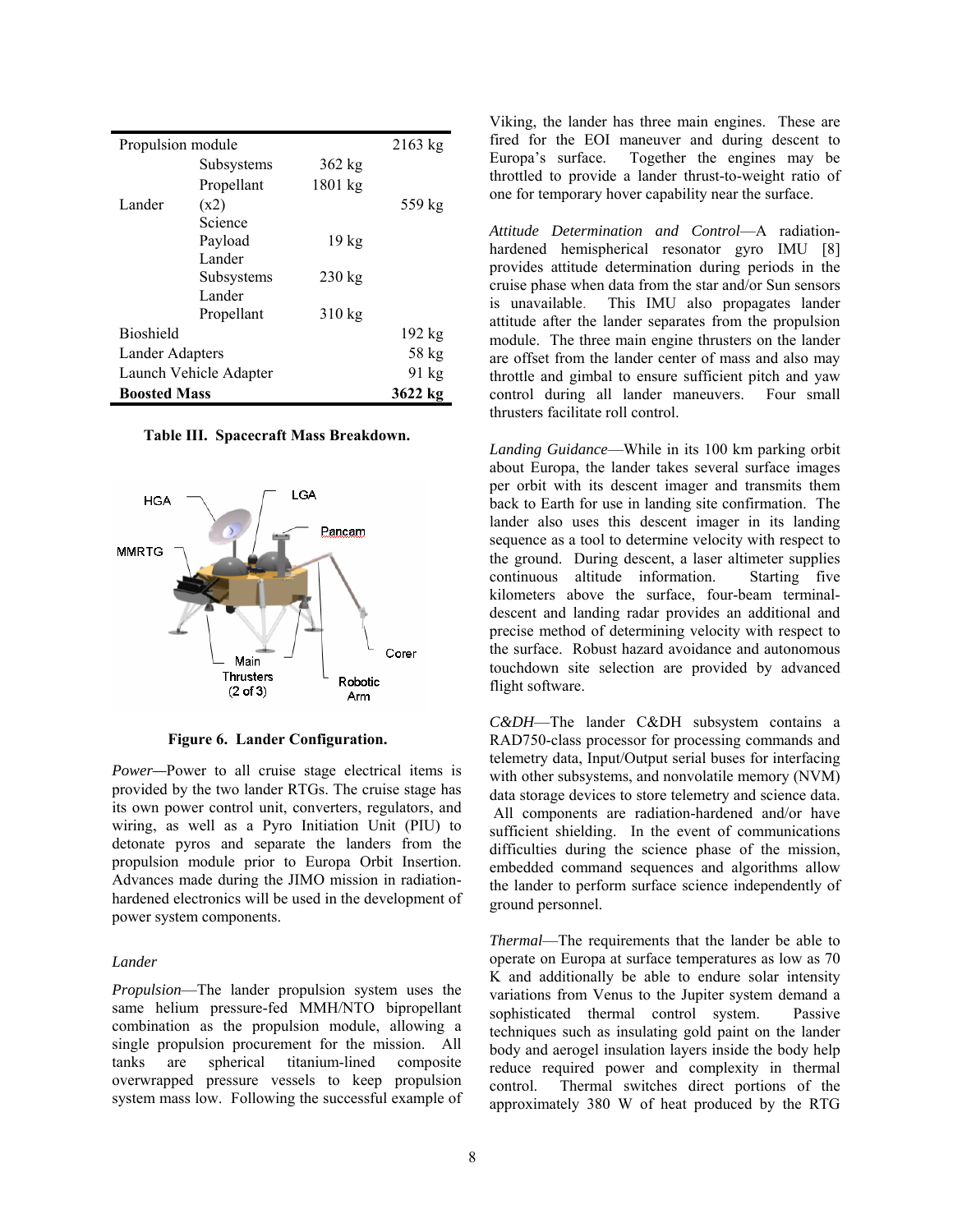either inside the lander body to keep electronics warm or outside to radiators.

*Power*—One Multi-Mission RTG supplies power to each lander and also for propulsion module components during cruise. Two lithium-ion batteries complement the lander RTGs and provide secondary power to the lander. They support portions of the cruise phase requiring high power, such as maneuvers and periodic high-gain communications sessions. Each has three times more power than needed to satisfy power demands through the descent and landing phase, during which the power draw is at its highest for the entire mission.

| <b>Phase</b>          | Power (W) |
|-----------------------|-----------|
| Launch                | 187.6     |
| Cruise (Min.)         | 148.4     |
| Cruise (Max.)         | 387.5     |
| Descent and Landing   | 370.8     |
| Operations<br>Surface |           |
| (Min.)                | 56.8      |
| Surface<br>Operations |           |
| (Max.)                | 180.6     |

## **Table IV. Cruise Stage and Lander Power Breakdowns.**

*Structures—*Aluminum forms the basic skeleton of the lander bus to create a lightweight support structure. This structure also supplies significant radiation protection to internal components. Aluminum honeycomb sandwiched between aluminum face sheets provides light and stiff body panels.

Three legs give the lander the ability to perform a stable soft-landing. The design is based on that of the successful Viking lander, and is also used on the 2007 Phoenix mission. The legs are fully deployed before launch to eliminate the complexity of deployment.

*Shielding*—Aluminum shielding protects the science payload and vulnerable electronics from radiation. Over the course of the mission, the expected total radiation dosage behind 100 mils of aluminum would be approximately 4 Mrad, with about half occurring in the encounter phase. Sensitive electronics will be grouped within one "vault" with shielding sufficiently thick to limit radiation dosage to below maximum allowable levels.

#### *Launch Vehicle*

The Cadmus mission launch vehicle, the flight-proven Lockheed Martin Atlas V 551, is capable of delivering the spacecraft into a Venus-bound heliocentric trajectory with the desired Earth Escape Energy  $(C_3)$ . A wide range of expendable launch vehicles (ELVS) and their capabilities were evaluated. The intermediate launch vehicle class was selected because of its capability of launching the desired boosted mass of 3622 kg, not including an additional 30% allowable growth margin, with a  $C_3$  of 16.4 km<sup>2</sup>/s<sup>2</sup>. Within this category, the Lockheed Martin Atlas V 551 launch vehicle best meets the required performance. Lockheed Martin has demonstrated continued success with the Atlas family of launch vehicles [5].

#### *Communications Approach*

*Uplink and Downlink—*All uplink and downlink communications are direct between Earth and the landers; the absence of relays reduces complexity and eliminates the possibility of mission failure due to reliance on separate space hardware for data return. High-gain communications are in the  $K_A$ -band, with uplink at approximately 34.5 GHz and downlink at 32 GHz. The high gain antenna will consist of an advanced, inflatable antenna, which is capable of tripling it's area using a compressed gas inflatable structure. Operations are still enabled even if this new technology does not function properly.

Low-gain communications are in the X-band, with uplink near 7.19 GHz and downlink at 8.45 GHz. These bands and frequencies were selected to fall within those supported by the DSN and also based on transponder/transceiver capabilities and achievable rates. A much higher data rate is achievable with  $K_A$ band than other supported bands, making it the best choice for high-gain communications, but the mass and power savings available with X-band transceivers make X-band more attractive for low-gain communications. Mission data rates for High Gain are shown in Tables V and VI for Phase One and Phase Two of the mission.

| <b>Parameter</b>                        | Value     |
|-----------------------------------------|-----------|
| Science data volume CBE                 | 500 Mb    |
| Approximate transmission time available | 4.0 days  |
| Minimum required data rate              | 1.43 kbps |
| Uninflated HGA provided data rate       | 1.70 kbps |
| Inflated HGA provided data rate         | 11 kbps   |

| Table V. Phase 1 Data Volumes & Rates. |
|----------------------------------------|
|----------------------------------------|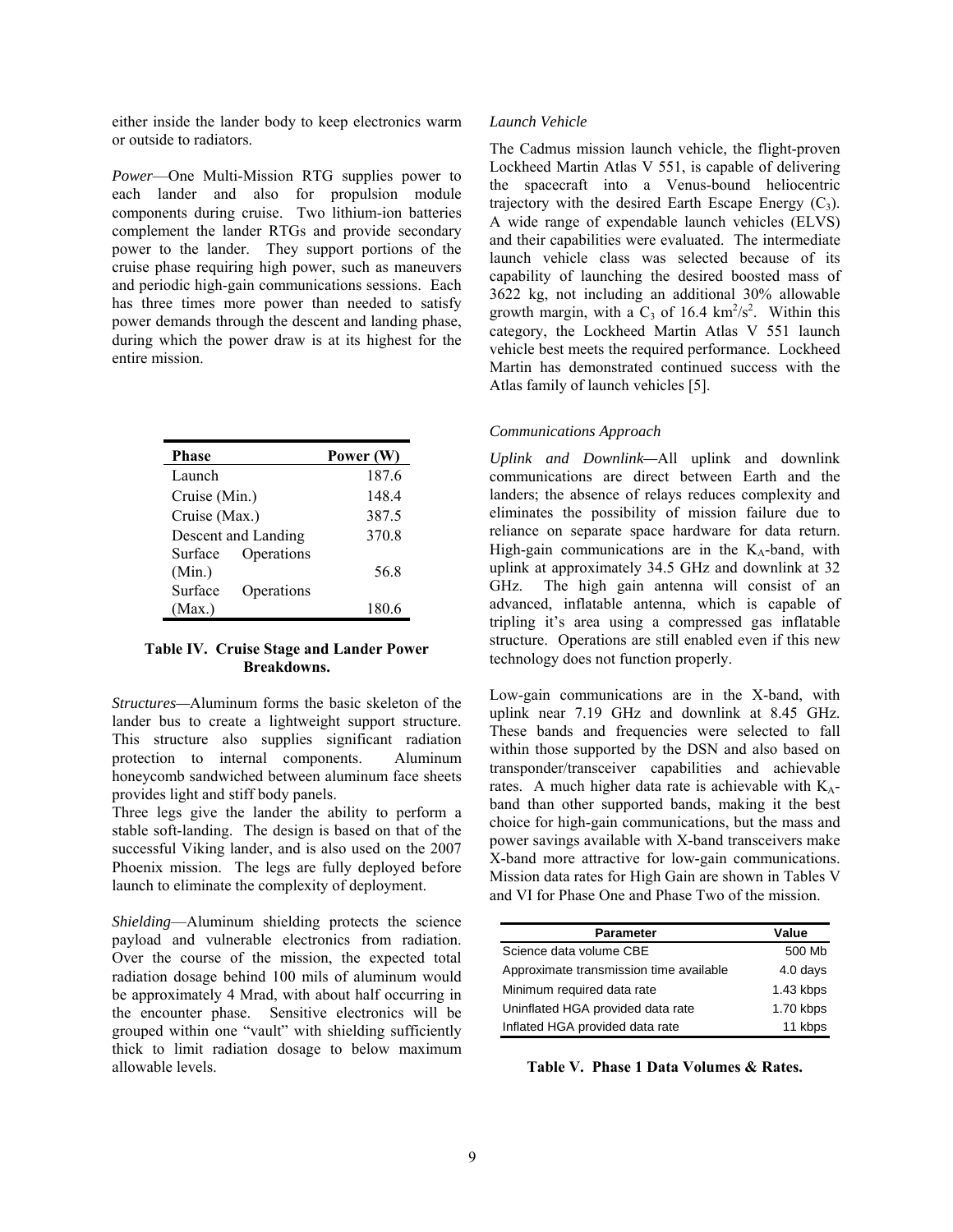| <b>Parameter</b>                        | Value     |
|-----------------------------------------|-----------|
| Science data volume CBE                 | 1800 Mb   |
| Approximate transmission time available | 8.1 days  |
| Minimum required data rate              | 2.58 kbps |
| Inflated HGA provided data rate         | 11 kbps   |
| Percent returnable by uninflated HGA    | ନେ%       |

#### **Table VI. Phase 2 Data Volumes & Rates.**

Through most of the cruise phase beacon-tone monitoring is used, meaning the active computer on board analyzes telemetry data to assess the health of spacecraft components and then summarizes the overall spacecraft status with a single-frequency tone it transmits to Earth, rather than modulating the telemetry data onto a downlinked carrier signal. The frequency of the tone received immediately tells ground personnel whether the spacecraft performance is nominal or degraded, and how urgently full-scale communications are needed. Beacon-tone monitoring eliminates the need for constant human monitoring of telemetry, thus significantly reducing operations cost. Also, the tones are detectable by Earth dishes much smaller than the DSN 34 m dishes, so communications costs may be lessened. DSN 34 m diameter antennas are employed periodically during the cruise phase  $(\sim 1)$  time per month) to receive telemetry and to uplink any necessary command sequences or software updates to the spacecraft. The 70 m DSN dishes are employed throughout the encounter phase and surface operations to ensure reception of telemetry and science data [9].

A signal-to-noise ratio of 9.8 dB or higher shall be maintained in all communications activities to provide a 3 dB link margin over the 6.8 dB necessary for a sufficiently high probability of signal decoding. Coding is used to prevent errors in data transmission and shall adhere to the Consultative Committee for Space Data Systems (CCSDS) standard. The coding scheme to be employed shall be a turbo code of appropriate rate and block size to achieve higher performance in achieving the desired bit error rate than concatenated and Reed-Solomon codes while maintaining lower coding complexity than many predecessor spacecraft.

*Critical Events Coverage—*Key telemetry values are transmitted in real time to Earth during all critical events, including launch, Venus flybys, trajectory correction maneuvers, Jupiter orbit insertion, perijoveraise burns, and separation of landers from propulsion module, Europa orbit insertion, descent, and landing. This is to aid in the determination of causes for any anomalies during these higher-risk instances. In

addition, *all* telemetry data during a critical event shall be stored in onboard memory for later transmission to Earth. DSN resources serve as the ground component of the link during each critical event. On the spacecraft, both the high-gain and low-gain antennas are available for communications during all cruise phase critical events. During launch and landing, the hemispherical LGAs are used since the HGA on each lander is restrained.

# *Mission Operations*

The Cadmus mission operations plan utilizes a low-cost approach while maintaining high efficiency and competency.The high degree of spacecraft autonomy ensures a small operations team and low operations cost. The use of beacon tone monitoring reduces DSN use and a relatively short science mission minimizes operations complexity. A Flight Operations officer will be on duty at JPL during all periods to monitor the beacon tone and ensure nominal spacecraft operation. Spacecraft navigation, spacecraft and payload status, and instrument health will also be closely monitored. The flight team will be contacted at the first sign of irregular data. The flight team will consist of a Spacecraft Team, Navigation and Control Team, Descent and Landing Team, and a Surface Science Team. All mission data will be archived independently by the Science Team at JPL. After calibration and validation, the datasets will be delivered to the Planetary Data System at JPL. The efficient mission operations approach allows more of the project budget to be directed towards spacecraft engineering and science.

# *Technology Development*

The most significant risk associated with the technology readiness of this mission concerns the high radiation environment on Europa. Although most of the instruments and hardware are flight proven, many of them have not flown in such high radiation levels. To mitigate this risk, heritage components were taken from the JIMO mission that will have successfully operated in the Jupiter system before the Cadmus PDR. Knowledge gained from JIMO regarding radiation hardening and radiation shielding will also be applied to non-environmentally qualified components. One of the components that has not flown prior to the Cadmus mission is the Hybrid Inflatable Antenna, which allows the mission to fly a lower mass antenna. Significant testing will bring this component up to flight qualified level prior to PDR. Additionally, Cadmus components will be subjected to rigorous radiation and environmental testing using JPL's testing facilities.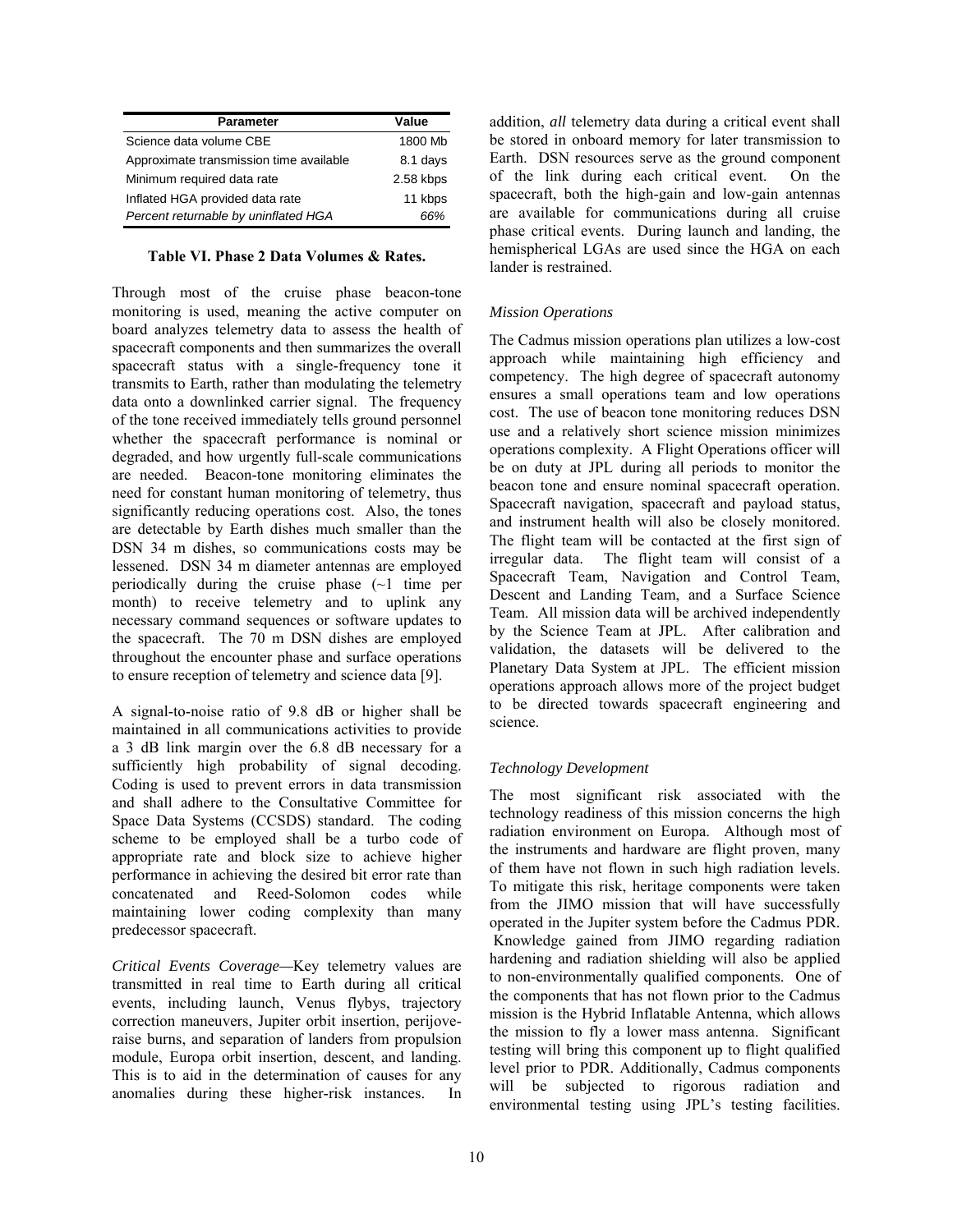| Priority       | Element           | <b>Mitigation Strategy</b>                            | Impact   | Likelihood |
|----------------|-------------------|-------------------------------------------------------|----------|------------|
|                | Cruise            | of reliable<br>bipropellant storable<br>Use           | High     | Low        |
|                | Propulsion        | propulsion system with significant flight             |          |            |
|                | Failure           | heritage.                                             |          |            |
| $\overline{2}$ | Communication     | Redundant<br>systems; hybrid<br>inflatable            | Moderate | Low        |
|                | System Failure    | antenna operates even if inflation does not<br>occur. |          |            |
| 3              | Sample            | Robust mechanisms designed without single             | High     | Low        |
|                | Extraction<br>Arm | string failure                                        |          |            |
|                | Failure           |                                                       |          |            |
| 4              | Landing<br>System | Use of reliable bipropellant storable                 | Moderate | Low        |
|                | Failure           | propulsion system with significant flight             |          |            |
|                |                   | heritage; advanced active landing system              |          |            |
|                |                   | utilizing descent imager and radar; multiple          |          |            |
|                |                   | landers                                               |          |            |
| 5              | Radiation         | Use of JIMO data for accurate determination           | Moderate | Low        |
|                | Environment       | radiation<br>environment;<br>advanced<br>оf           |          |            |
|                | exceeds expected  | shielding with<br><b>JIMO</b><br>electronics and      |          |            |
|                | levels            | heritage                                              |          |            |

**Table VII. Risk Management and Mitigation.**

#### *Planetary Protection*

Although Cadmus is not directly searching for life, the theme of assessing the habitability of Europa, will likely earn this mission a planetary protection category of IV-B. Possibly the best form of planetary protection against the majority of bioburdens will be the high radiation levels the landers will experience in the Jupiter system before reaching the Europan surface. Despite this protection inherent in the mission, every effort will be made to ensure that a minimal number of organisms are present on the spacecraft as it leaves Earth.

To reduce the number of viable organisms on the spacecraft, heat resistant components will be subjected to dry heat microbial reduction, through bakeout at a temperature of  $125^{\circ}$ C for a period of 50 hours. This method of microbial reduction is the most effective method known for killing organisms such as Deinococcus radiodurans, known to be radiation resistant. The number of accountable surfaces will be minimized using HEPA filters which can remove 99.97% of all particles greater than  $3x10^{-7}$ m in size. Any non-sealed components which are not heat tolerant will be prepared using alcohol wipes. Furthermore, the spacecraft components will be assembled in a Class 100,000 clean room to reduce the chance of contamination. To ensure the cleanliness of the spacecraft after decontamination, a sterilized bioshield made of coated, woven fiberglass bonded to a composite support structure will be placed around the landers. The bioshield will be jettisoned after the spacecraft leaves the Earth's atmosphere.

Planetary protection must also be considered for the propulsion module. Although it does not go into orbit around Europa, its final orbit around Jupiter does cross the path of Europa. Care will be taken to determine a final orbit for the propulsion module for which the probability of impact on Europa is less than  $10^{-4}$  over the subsequent 50 years.

#### *Management*

The Cadmus management organizational structure ensures that experts at the appropriate institutions or partner corporations address all aspects of the mission. The principal investigator (PI) is directly responsible to NASA and is ultimately responsible for ensuring that the project stays on schedule and within cost constraints. The Cadmus mission architecture has been designed to ensure minimal risk at every level of design. Flight proven hardware with significant heritage was selected, and redundant systems were included where possible. A summary of the top five risk elements is shown in Table VII.

## *Cost*

The Cadmus mission design meets all requirements while coming in under the \$1 billion cost cap.A summary of the cost by mission phase is shown in Figure 7. The total mission cost is \$950 million FY2016. This includes \$200M for the launch vehicle, and \$225M of reserves (30% of Non-LV costs). The Cadmus mission was costed utilizing parametric cost models and by analogy to past missions.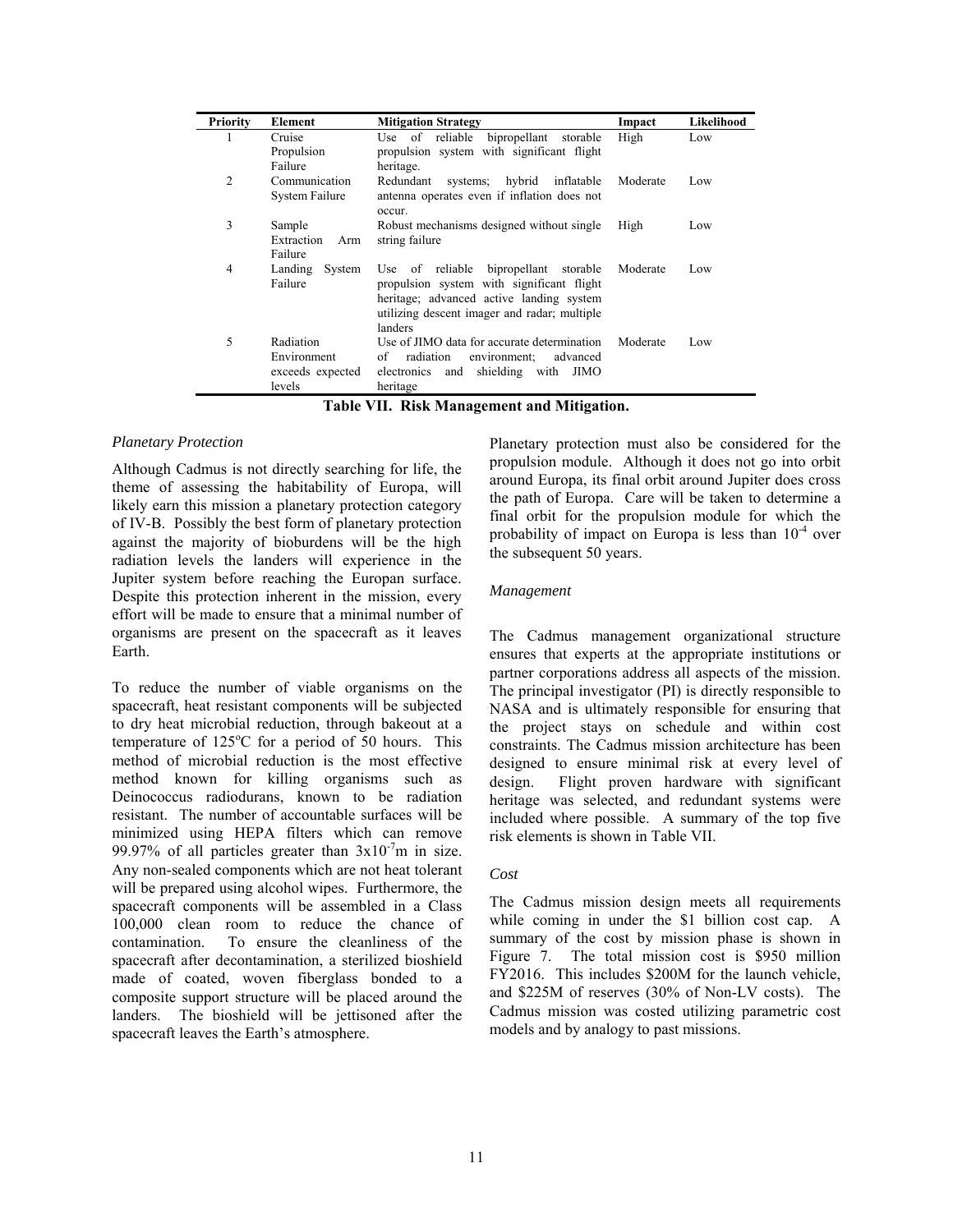<span id="page-11-0"></span>

**Figure 7. Cadmus Non-LV Cost by Phase.** 

# **7. CONCLUSIONS**

Due to the possible presence of a subsurface salty ocean, and the potential for inhabitation by extraterrestrial life, Europa is one of the most compelling objects in the solar system. JIMO will perform extensive visual and radar mapping of Europa. However, the most important questions about life and the presence of energy and nutrients on and under the Europa crust cannot be answered until spacecraft are put on the surface, explore the subsurface, and return samples to Earth.

Therefore, Cadmus fills a critical need for a link between future subsurface exploring or sample return missions and current orbital remote sensing instruments. Cadmus addresses this need with a redundant two-lander architecture that is capable of assessing the constituency of the surface, measuring the Europa crustal dynamics, and making measurements of the suitability of the Europa crust to the presence of life. The Cadmus mission utilizes a high level of autonomy and simplified mission operations in order to reduce mission complexity. By providing a costeffective, highly reliable, and low risk mission architecture, Cadmus will ensure a successful step towards extensive robotic exploration of the outer solar system.

There remains much work to be done before a nextgeneration Europa mission can be accomplished. The mission architecture presented could be improved using advanced design algorithms and methods. The instrument suite, while made up of instruments used previously on other missions, must be flight qualified in a high radiation environment.

# **REFERENCES**

- [1] Tamppari, Johnson, et al. (2000) *Europa Lander Studies May, 2000 and July, 2000.* JPL
- [2] Zimmerman, et al. *Cryobot: An ice penetrating robotic vehicle for Mars and Europa.* IEEE 2001 Aerospace Conference , March 10, 2001.
- [3] Phoenix Mars Lander htp://phoenix.lpl.arizona.edu/ Last date visited: March 31, 2004
- [4] Howard, et al. *Intelligent landing hazard assessment and avoidance for safe spacecraft landing*. AIAA Space 2003, September 23, 2003.
- [5] NASA Expendable Launch Vehicle Performance Estimation Website http://elvperf.ksc.nasa.gov/elvMap/index.htm[l](http://elvperf.ksc.nasa.gov/elvMap/index.html) [Last Date Visited: March 31, 2004.](http://elvperf.ksc.nasa.gov/elvMap/index.html)
- [6] Petropoulos, A.E., et al. *Trajectories to Jupiter Via Gravity Assists from Venus, Earth, and Mars*. Purdue, University.
- [7] Sweetser, Maddock, Johannesen, et al. *Trajectory Design for a Europa Orbiter Mission: A Plethora of Astrodynamic Challenges.* AAS 97-174.
- [8] Konefat, E. H., et al. *Enabling Technology for NASA's Europa Orbiter Mission*. American Astronomical Society AAS 01-001. February 4, 2001.
- [9]Sherwood, et al. *Lessons Learned During Implementation and Early Operations of the DS1 Beacon Monitor Experiment.* NASA Center for AeroSpace Information, 1998.

#### **BIOGRAPHY**

*Robert Thompson is a graduate student in Aerospace Engineering at the Georgia Institute* of *Technology in Atlanta, Georgia. A member of the Space Systems Design Laboratory, he has participated in several space system concepts, including an earth science mission at the Jet Propulsion Laboratory.* 

*Scott Francis is a graduate student in Aerospace Engineering at the Georgia Institute of Technology in Atlanta, Georgia.* 

*Randy Olsen is a graduate student in Aerospace Engineering at the Georgia Institute of Technology in Atlanta, Ga.* 

*Michael Parsons is a graduate of the Georgia Institute of Technology with a Bachelors of Science in*